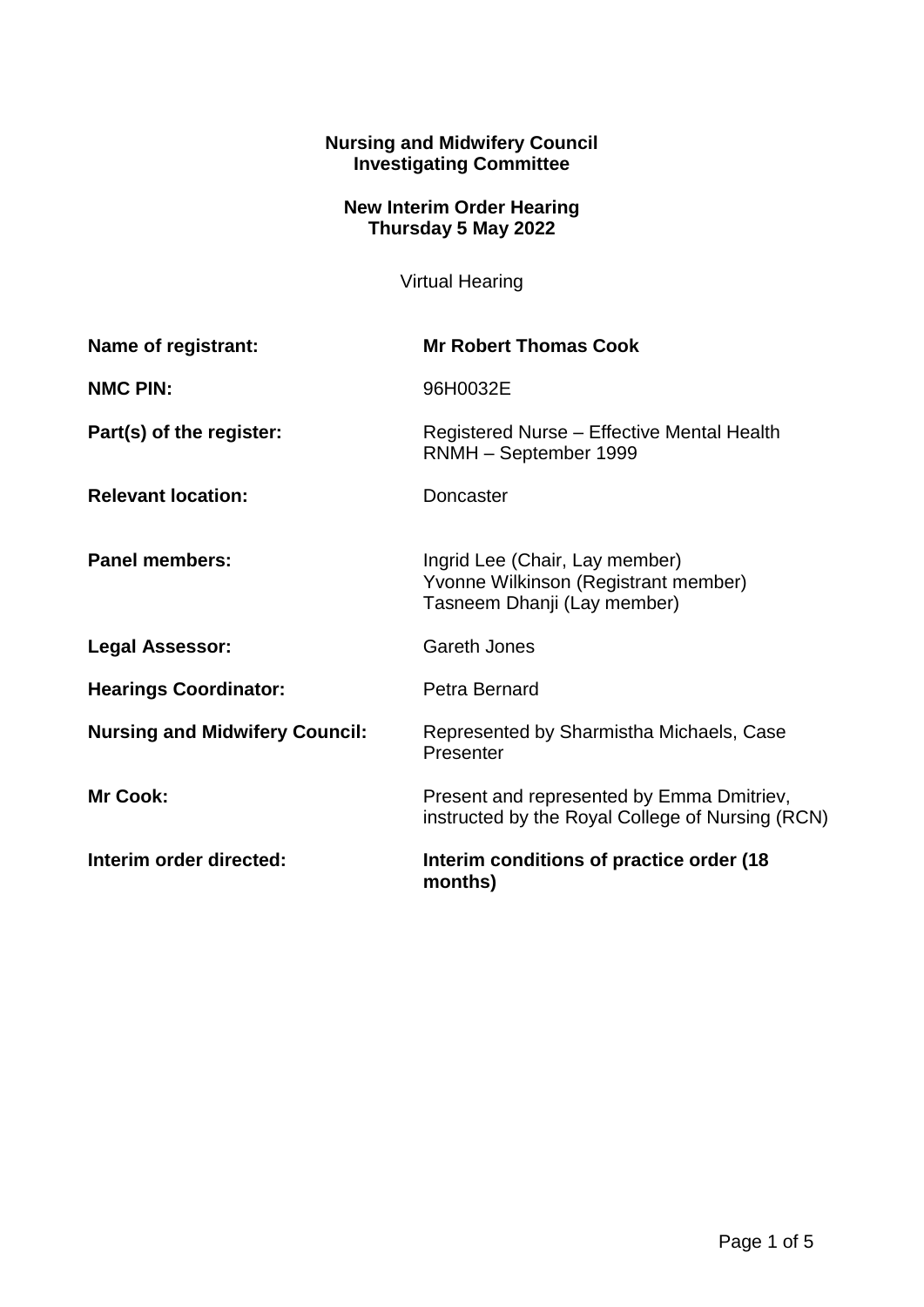## **Decision and reasons on interim order**

The panel decided to make an interim conditions of practice order for a period of 18 months.

For the purposes of these conditions, 'employment' and 'work' mean any paid or unpaid post in a nursing, midwifery or nursing associate role. Also, 'course of study' and 'course' mean any course of educational study connected to nursing, midwifery or nursing associates.

- 1. You must limit your nursing practice to one single employer.
- 2. You must not be a lone worker.
- 3. You must not be the nurse in charge at any time on duty.
- 4. You must ensure that you are supervised by a registered nurse any time you are working. Your supervision must consist of:
	- Working at all times on the same shift as, but not always directly observed by, a registered nurse.
- 5. You must meet with your line manager, mentor or supervisor every two weeks to discuss your performance in relation to:
	- Clinical workload
	- Communications
	- Health and wellbeing
	- Management and administration of medication
	- Record keeping
	- Mandatory training
	- Time management
- 6. Prior to any review hearing, you must provide a report from your line manager, mentor or supervisor outlining your performance in relation to: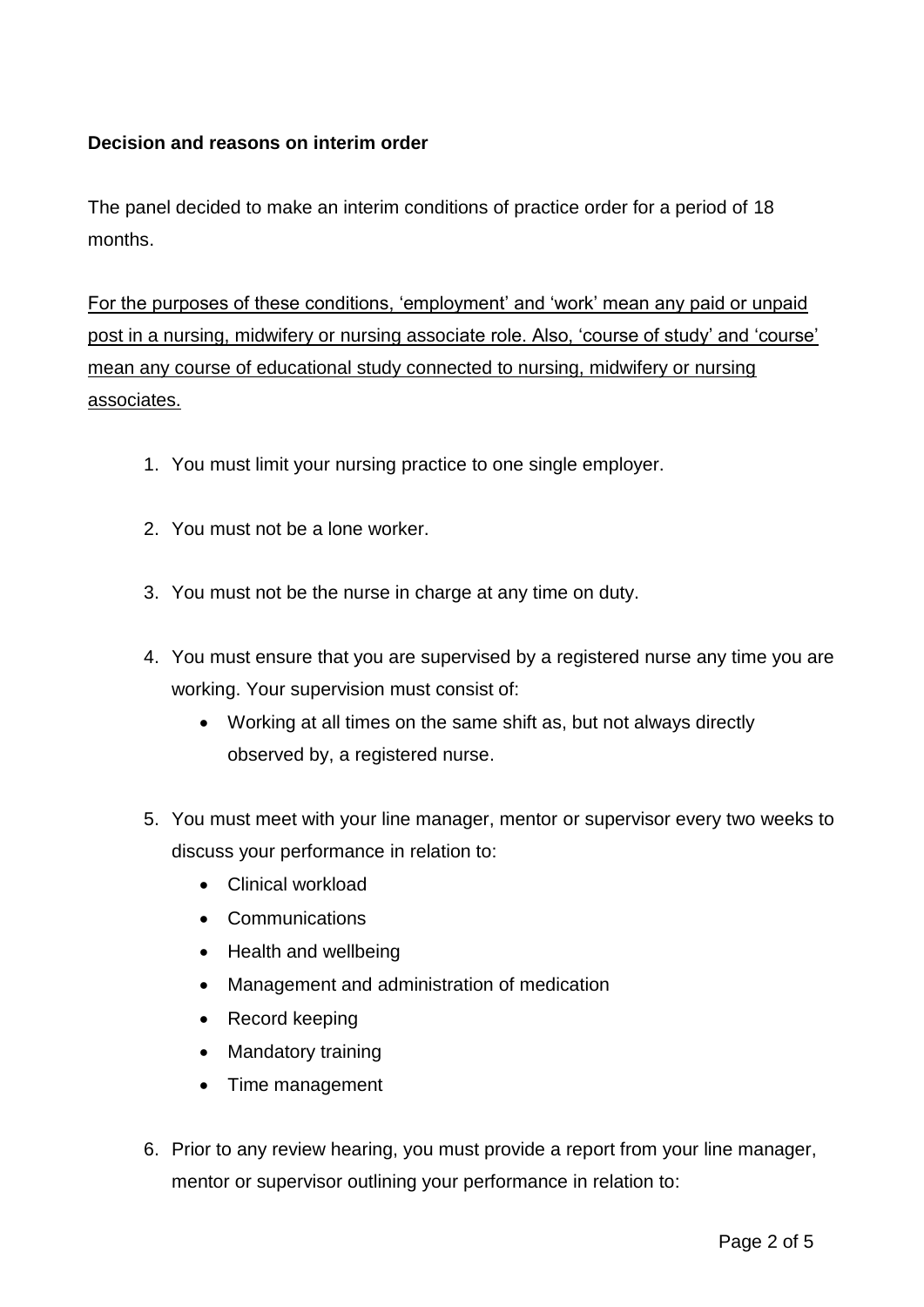- Clinical workload
- Communications
- Health and wellbeing
- Management and administration of medication
- Record keeping
- Mandatory training
- Time management
- 7. You must work with the RCN to create a personal development plan addressing the following concerns:
	- Clinical workload
	- Communications
	- Health and wellbeing
	- Management and administration of medication
	- Record keeping
	- Mandatory training
	- Time management
- 8. Prior to any review hearing, you must send the NMC a report from the RCN regarding your progress in relation to the PDP.
- 9. You must keep us informed about anywhere you are working by:
	- a) Telling your case officer within seven days of accepting or leaving any employment.
	- b) Giving your case officer your employer's contact details.
- 10.You must keep us informed about anywhere you are studying by:
	- a) Telling your case officer within seven days of accepting any course of study.
	- b) Giving your case officer the name and contact details of the organisation offering that course of study.
- 11. You must immediately give a copy of these conditions to: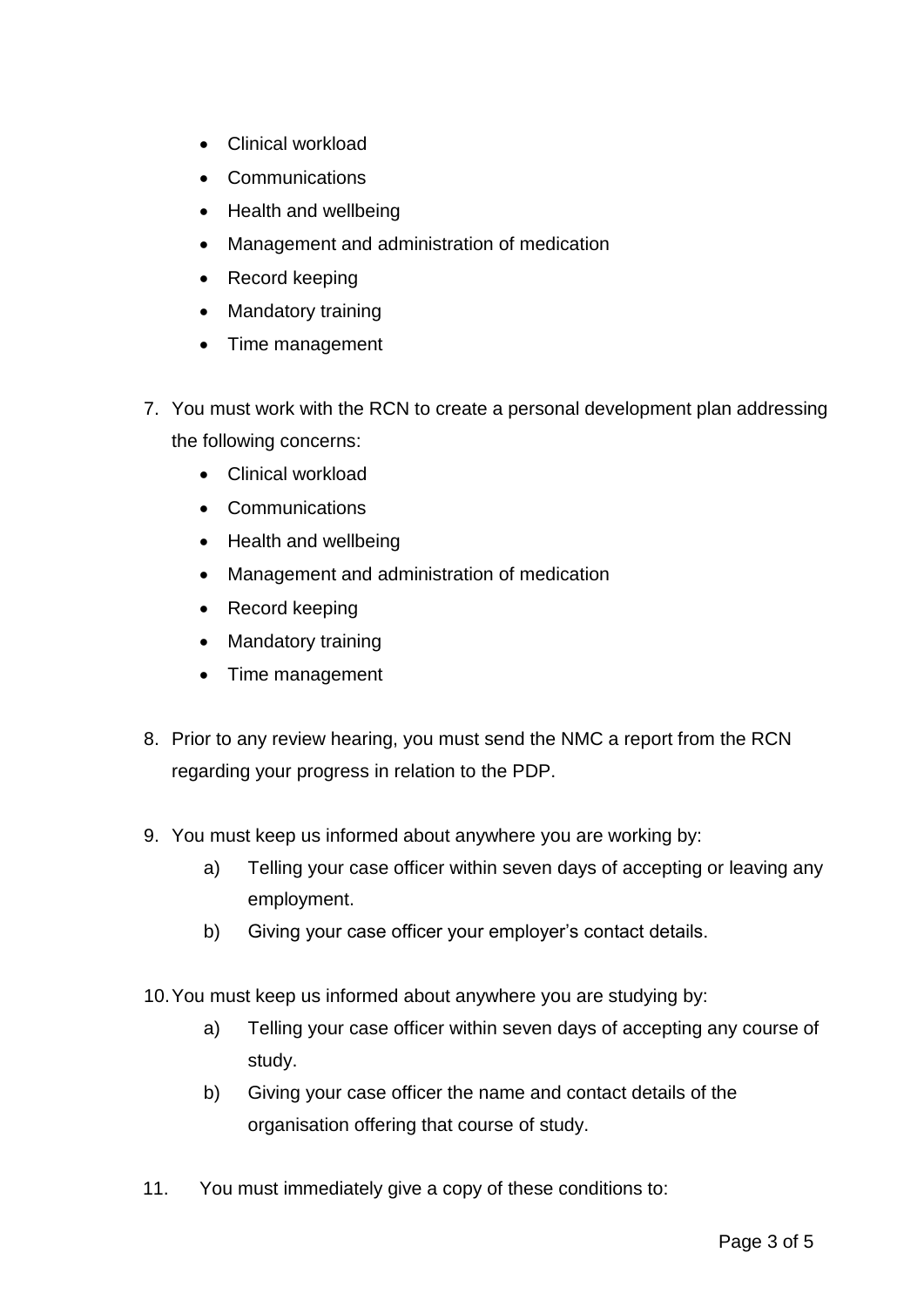- a) Any organisation or person you work for.
- b) Any agency you apply to or are registered with for work.
- c) Any employers you apply to for work (at the time of application).
- d) Any establishment you apply to (at the time of application), or with which you are already enrolled, for a course of study.
- e) Any current or prospective patients or clients you intend to see or care for on a private basis when you are working in a self-employed capacity.
- 12. You must tell your case officer, within seven days of your becoming aware of:
	- a) Any clinical incident you are involved in.
	- b) Any investigation started against you.
	- c) Any disciplinary proceedings taken against you.
- 13. You must allow your case officer to share, as necessary, details about your performance, your compliance with and / or progress under these conditions with:
	- a) Any current or future employer.
	- b) Any educational establishment.
	- c) Any other person(s) involved in your retraining and/or supervision required by these conditions.

Unless your case has already been concluded, this interim order must be reviewed before the end of the next six months and every six months thereafter. Additionally, you or the Nursing and Midwifery Council (NMC) may ask for the interim order to be reviewed if any new evidence becomes available that may be relevant to the interim order.

At any review a panel may revoke the interim order or any condition of it, it may confirm the interim order, or vary any condition of it, or it may replace the interim conditions of practice order with an interim suspension order.